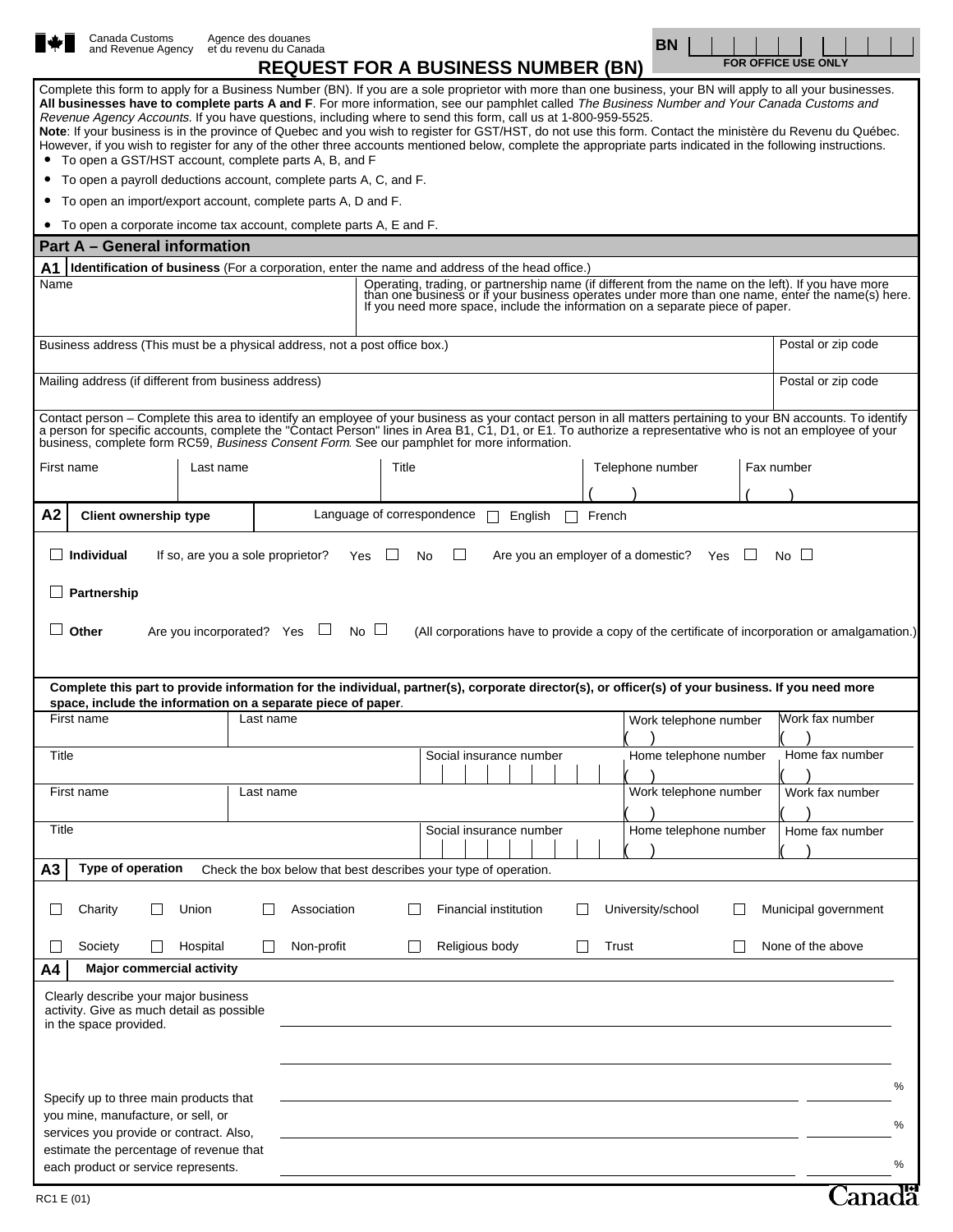| A <sub>5</sub><br>GST/HST information – For more information, see our pamphlet called The Business Number and Your Canada Customs and Revenue Agency Accounts.                                                                                                                                                                                |                                                                                                                                                                                     |                                                                  |  |  |  |  |  |  |  |  |
|-----------------------------------------------------------------------------------------------------------------------------------------------------------------------------------------------------------------------------------------------------------------------------------------------------------------------------------------------|-------------------------------------------------------------------------------------------------------------------------------------------------------------------------------------|------------------------------------------------------------------|--|--|--|--|--|--|--|--|
| Do you provide or plan to provide goods or services in Canada or to export outside Canada?                                                                                                                                                                                                                                                    |                                                                                                                                                                                     | No<br>Yes                                                        |  |  |  |  |  |  |  |  |
|                                                                                                                                                                                                                                                                                                                                               | If no, you generally cannot register for GST/HST. However, certain businesses may be able to register. See our pamphlet for details.                                                |                                                                  |  |  |  |  |  |  |  |  |
| Are your annual worldwide GST/HST taxable sales, including those of any associates, more than \$30,000 (\$50,000 if you are a public service body)?<br>Yes                                                                                                                                                                                    |                                                                                                                                                                                     |                                                                  |  |  |  |  |  |  |  |  |
| If yes, you have to register for GST/HST.<br>Note: Special rules apply to charities and public institutions. See our pamphlet for details.                                                                                                                                                                                                    |                                                                                                                                                                                     | $No$ $\Box$                                                      |  |  |  |  |  |  |  |  |
| Do you solicit orders in Canada for prescribed goods to be sent by mail or courier to an address in Canada? Prescribed goods include printed materials<br>such as books, newspapers, periodicals, magazines, and an audio recording that relates to those publications and that accompanies them when they are<br>sent to Canada.             |                                                                                                                                                                                     | No I<br>Yes                                                      |  |  |  |  |  |  |  |  |
| Do you operate a taxi or limousine service?                                                                                                                                                                                                                                                                                                   |                                                                                                                                                                                     | $\mathbf{I}$<br>Yes<br>$No \perp$                                |  |  |  |  |  |  |  |  |
| Are you a non-resident who charges admissions directly to audiences at activities or events in Canada?                                                                                                                                                                                                                                        |                                                                                                                                                                                     |                                                                  |  |  |  |  |  |  |  |  |
| If you answer yes to either of these questions, you have to register for GST/HST, regardless of your revenue.                                                                                                                                                                                                                                 |                                                                                                                                                                                     |                                                                  |  |  |  |  |  |  |  |  |
| Do you wish to register voluntarily? By registering voluntarily, you must begin to charge GST/HST and file returns even if your worldwide GST/HST taxable<br>$\Box$<br>sales are \$30,000 or less (\$50,000 or less if you are a public service body). See our pamphlet for more information.<br>No <sub>1</sub><br>Yes                       |                                                                                                                                                                                     |                                                                  |  |  |  |  |  |  |  |  |
| Part B - GST/HST account information - Complete B1 to B4 if you need a BN GST/HST account (except for businesses in the province of Quebec.)<br>See our pamphlet for details.                                                                                                                                                                 |                                                                                                                                                                                     |                                                                  |  |  |  |  |  |  |  |  |
| Do you want us to send you GST/HST information?                                                                                                                                                                                                                                                                                               | Yes $\Box$<br>No.                                                                                                                                                                   |                                                                  |  |  |  |  |  |  |  |  |
| GST/HST account identification - Check the box if the information is the same as in Part A1.<br><b>B1</b>                                                                                                                                                                                                                                     |                                                                                                                                                                                     |                                                                  |  |  |  |  |  |  |  |  |
| c/o                                                                                                                                                                                                                                                                                                                                           |                                                                                                                                                                                     | Account name (enter the name under which you carry on business.) |  |  |  |  |  |  |  |  |
| Mailing                                                                                                                                                                                                                                                                                                                                       |                                                                                                                                                                                     |                                                                  |  |  |  |  |  |  |  |  |
| address for<br>GST/HST                                                                                                                                                                                                                                                                                                                        | Address                                                                                                                                                                             |                                                                  |  |  |  |  |  |  |  |  |
| purposes                                                                                                                                                                                                                                                                                                                                      |                                                                                                                                                                                     | Postal or zip code                                               |  |  |  |  |  |  |  |  |
|                                                                                                                                                                                                                                                                                                                                               |                                                                                                                                                                                     |                                                                  |  |  |  |  |  |  |  |  |
| Contact person - Complete this area to identify an employee of your business as your contact person in all matters pertaining to your GST/HST account. To authorize a<br>representative who is not an employee of your business, complete form RC59, Business Consent Form. See our pamphlet for more information.<br>First name<br>Last name |                                                                                                                                                                                     | Language of correspondence<br>English<br><b>French</b>           |  |  |  |  |  |  |  |  |
| Title<br>Telephone number<br>Fax number                                                                                                                                                                                                                                                                                                       |                                                                                                                                                                                     |                                                                  |  |  |  |  |  |  |  |  |
|                                                                                                                                                                                                                                                                                                                                               |                                                                                                                                                                                     |                                                                  |  |  |  |  |  |  |  |  |
| <b>Filing information</b><br><b>B2</b>                                                                                                                                                                                                                                                                                                        |                                                                                                                                                                                     |                                                                  |  |  |  |  |  |  |  |  |
| Enter your fiscal year-end.                                                                                                                                                                                                                                                                                                                   | If you do not provide us with a date, we will<br>enter December 31. If you want to select a                                                                                         | Enter the effective date of registration<br>See our pamphlet for |  |  |  |  |  |  |  |  |
| for GST/HST purposes.<br>information about when<br>fiscal year-end that is not December 31, see<br>you need to register for<br>our pamphlet for more information.                                                                                                                                                                             |                                                                                                                                                                                     |                                                                  |  |  |  |  |  |  |  |  |
| Month<br>Day                                                                                                                                                                                                                                                                                                                                  | Year                                                                                                                                                                                | GST/HST.<br>Month<br>Day                                         |  |  |  |  |  |  |  |  |
| <b>Reporting period</b><br><b>B3</b>                                                                                                                                                                                                                                                                                                          |                                                                                                                                                                                     |                                                                  |  |  |  |  |  |  |  |  |
| your associates). In the column on the left below, check the box that corresponds to your estimated sales. In certain cases, you may be able to change this assigned reporting                                                                                                                                                                | Unless you are a charity or a financial institution, we will assign you a reporting period based on your total estimated annual GST/HST taxable sales in Canada (including those of |                                                                  |  |  |  |  |  |  |  |  |
|                                                                                                                                                                                                                                                                                                                                               | period. To do so, check the box in the column on the right below that corresponds to your choice. For more information, see our pamphlet.                                           |                                                                  |  |  |  |  |  |  |  |  |
| Total estimated annual GST/HST taxable sales in Canada<br>(including those of your associates)                                                                                                                                                                                                                                                | Reporting period assigned to you, unless you choose to<br>change it (see next column)                                                                                               | Options                                                          |  |  |  |  |  |  |  |  |
| More than \$6,000,000<br>$\mathbf{I}$                                                                                                                                                                                                                                                                                                         | Monthly                                                                                                                                                                             | No options available                                             |  |  |  |  |  |  |  |  |
| More than \$500,000 up to \$6,000,000 D                                                                                                                                                                                                                                                                                                       | Quarterly                                                                                                                                                                           | $\Box$<br>Monthly                                                |  |  |  |  |  |  |  |  |
| \$500,000 or less                                                                                                                                                                                                                                                                                                                             | Annual                                                                                                                                                                              | $\Box$<br>$\Box$<br>Monthly<br>Quarterly<br>or                   |  |  |  |  |  |  |  |  |
| Charities                                                                                                                                                                                                                                                                                                                                     | Annual                                                                                                                                                                              | $\Box$<br>□<br>Monthly<br>Quarterly<br>or                        |  |  |  |  |  |  |  |  |
| <b>Financial institutions</b>                                                                                                                                                                                                                                                                                                                 | Annual                                                                                                                                                                              | $\Box$<br>Monthly<br>ப<br>Quarterly<br>or                        |  |  |  |  |  |  |  |  |
| <b>B4</b><br><b>Type of Operation</b>                                                                                                                                                                                                                                                                                                         |                                                                                                                                                                                     |                                                                  |  |  |  |  |  |  |  |  |
| $_{09}$ $\Box$<br>08 $\Box$ Non-resident<br>None of these types<br>Listed financial institution<br>Taxi or limousine operator<br>99<br>ப                                                                                                                                                                                                      |                                                                                                                                                                                     |                                                                  |  |  |  |  |  |  |  |  |
| 04                                                                                                                                                                                                                                                                                                                                            |                                                                                                                                                                                     |                                                                  |  |  |  |  |  |  |  |  |
|                                                                                                                                                                                                                                                                                                                                               |                                                                                                                                                                                     |                                                                  |  |  |  |  |  |  |  |  |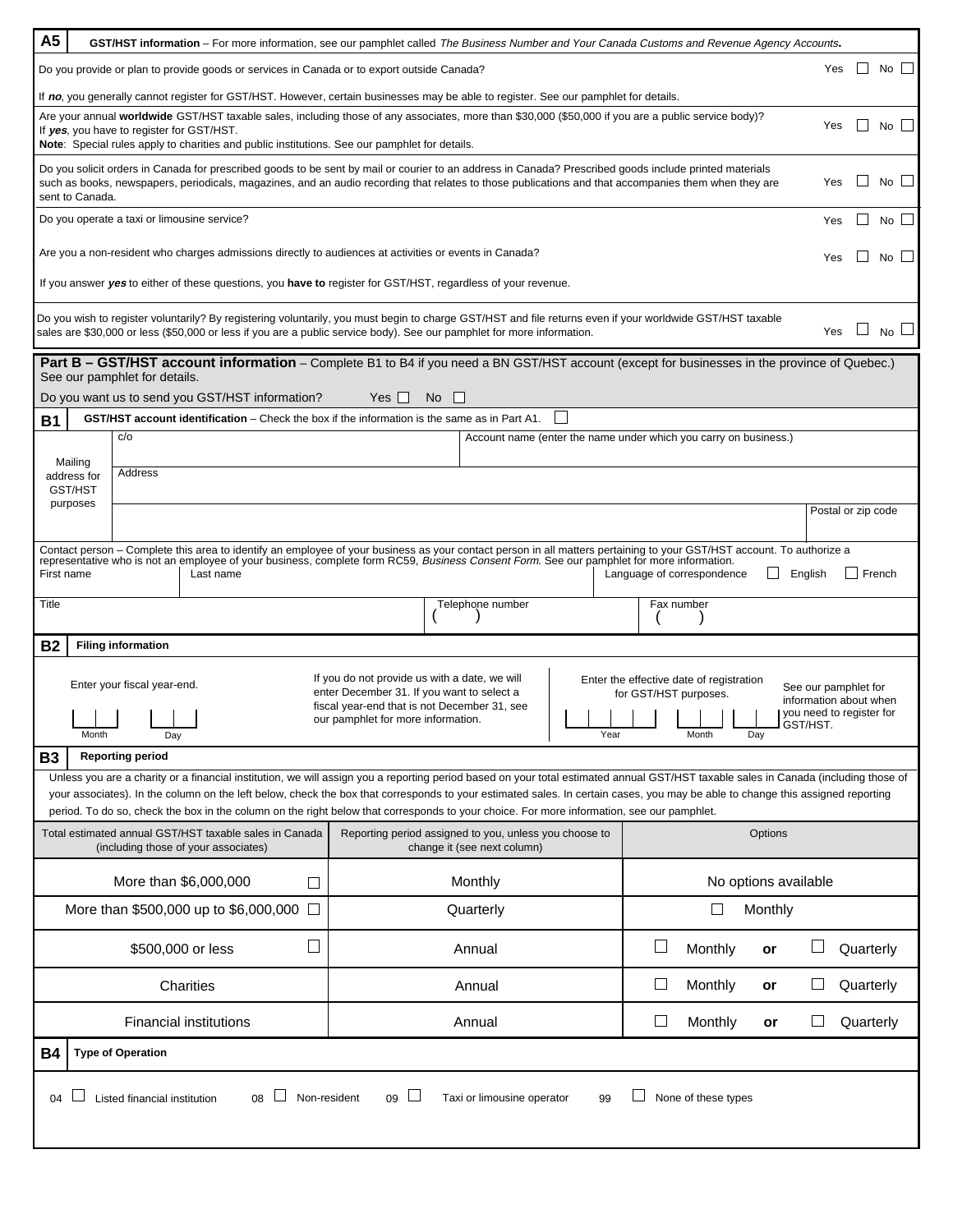| Part C<br>Payroll deductions account information - Complete C1 and C2 if you need a BN payroll deductions account.                                                                                                                                                                                                                                                                                                                                                                                                                                                   |                                                                                                                                                                                                                                                                                                                                                                                                                     |                                                                                                                                 |                    |  |  |  |  |  |  |
|----------------------------------------------------------------------------------------------------------------------------------------------------------------------------------------------------------------------------------------------------------------------------------------------------------------------------------------------------------------------------------------------------------------------------------------------------------------------------------------------------------------------------------------------------------------------|---------------------------------------------------------------------------------------------------------------------------------------------------------------------------------------------------------------------------------------------------------------------------------------------------------------------------------------------------------------------------------------------------------------------|---------------------------------------------------------------------------------------------------------------------------------|--------------------|--|--|--|--|--|--|
| C <sub>1</sub>                                                                                                                                                                                                                                                                                                                                                                                                                                                                                                                                                       | <b>Payroll deductions account</b><br>Check the box if the information is the same as in Part A1. $\Box$                                                                                                                                                                                                                                                                                                             |                                                                                                                                 |                    |  |  |  |  |  |  |
|                                                                                                                                                                                                                                                                                                                                                                                                                                                                                                                                                                      | Account name                                                                                                                                                                                                                                                                                                                                                                                                        |                                                                                                                                 |                    |  |  |  |  |  |  |
|                                                                                                                                                                                                                                                                                                                                                                                                                                                                                                                                                                      | Address                                                                                                                                                                                                                                                                                                                                                                                                             |                                                                                                                                 |                    |  |  |  |  |  |  |
|                                                                                                                                                                                                                                                                                                                                                                                                                                                                                                                                                                      |                                                                                                                                                                                                                                                                                                                                                                                                                     |                                                                                                                                 | Postal or zip code |  |  |  |  |  |  |
|                                                                                                                                                                                                                                                                                                                                                                                                                                                                                                                                                                      |                                                                                                                                                                                                                                                                                                                                                                                                                     | c/o                                                                                                                             |                    |  |  |  |  |  |  |
|                                                                                                                                                                                                                                                                                                                                                                                                                                                                                                                                                                      | Mailing<br>address<br>for payroll                                                                                                                                                                                                                                                                                                                                                                                   | Address                                                                                                                         |                    |  |  |  |  |  |  |
|                                                                                                                                                                                                                                                                                                                                                                                                                                                                                                                                                                      | deductions                                                                                                                                                                                                                                                                                                                                                                                                          |                                                                                                                                 | Postal or zip code |  |  |  |  |  |  |
|                                                                                                                                                                                                                                                                                                                                                                                                                                                                                                                                                                      | Contact person – Complete this area to identify an employee of your business as your contact person in all matters pertaining to your payroll deductions accounts. To authorize a<br>representative who is not an employee of your business, complete Form RC59, Business Consent Form. See our pamphlet for more information.<br>First name<br>Language of correspondence<br>$\Box$ English<br>Last name<br>French |                                                                                                                                 |                    |  |  |  |  |  |  |
| Title                                                                                                                                                                                                                                                                                                                                                                                                                                                                                                                                                                |                                                                                                                                                                                                                                                                                                                                                                                                                     | Telephone number<br>Fax number                                                                                                  |                    |  |  |  |  |  |  |
|                                                                                                                                                                                                                                                                                                                                                                                                                                                                                                                                                                      |                                                                                                                                                                                                                                                                                                                                                                                                                     | No<br>Yes $\Box$<br>Do you want us to send you the New Employers Kit, which includes Payroll Deductions Tables and information? |                    |  |  |  |  |  |  |
| C <sub>2</sub>                                                                                                                                                                                                                                                                                                                                                                                                                                                                                                                                                       |                                                                                                                                                                                                                                                                                                                                                                                                                     | <b>General information</b>                                                                                                      |                    |  |  |  |  |  |  |
| Registered retirement savings plan<br>Payroll<br>l 1<br>Registered retirement income fund<br>$\mathbf{1}$<br>Other (specify)<br>How often will you pay your employees or payees? Please check the pay period(s) that apply.<br>b)<br>$\Box$ Daily<br>Bi-weekly<br>$\mathsf{L}$<br>$\mathsf{L}$<br>Weekly<br>Semi-monthly<br>l 1<br>$\Box$<br>$\Box$ Monthly<br>$\Box$<br>Annually<br>Other (specify)<br>Will you design your own computer program for payroll purposes? Yes    <br>If yes, do you need our payroll formulas? Yes $\ \cdot\ $<br>No II<br>No II<br>C) |                                                                                                                                                                                                                                                                                                                                                                                                                     |                                                                                                                                 |                    |  |  |  |  |  |  |
| d)                                                                                                                                                                                                                                                                                                                                                                                                                                                                                                                                                                   | Do you want to receive the Payroll Deductions Tables?<br>Yes<br>$\mathbf{1}$<br>No                                                                                                                                                                                                                                                                                                                                  |                                                                                                                                 |                    |  |  |  |  |  |  |
|                                                                                                                                                                                                                                                                                                                                                                                                                                                                                                                                                                      |                                                                                                                                                                                                                                                                                                                                                                                                                     | If yes, select one of the following:<br>Paper<br><b>Diskette</b>                                                                |                    |  |  |  |  |  |  |
| e)                                                                                                                                                                                                                                                                                                                                                                                                                                                                                                                                                                   | Do you use a payroll service?<br>If yes, which one? (enter name)<br>Yes<br>No                                                                                                                                                                                                                                                                                                                                       |                                                                                                                                 |                    |  |  |  |  |  |  |
| f)                                                                                                                                                                                                                                                                                                                                                                                                                                                                                                                                                                   | What is the maximum number of employees you expect to have working for you at any time in the next 12 months?                                                                                                                                                                                                                                                                                                       |                                                                                                                                 |                    |  |  |  |  |  |  |
| g)                                                                                                                                                                                                                                                                                                                                                                                                                                                                                                                                                                   | When will you make the first payment to your employees or payees?<br>Year<br>Month<br>Day                                                                                                                                                                                                                                                                                                                           |                                                                                                                                 |                    |  |  |  |  |  |  |
| h)                                                                                                                                                                                                                                                                                                                                                                                                                                                                                                                                                                   | Duration of business operation<br>Year round<br>Seasonal                                                                                                                                                                                                                                                                                                                                                            |                                                                                                                                 |                    |  |  |  |  |  |  |
|                                                                                                                                                                                                                                                                                                                                                                                                                                                                                                                                                                      | М<br>$\mathbb S$<br>F<br>M<br>A<br>$\mathsf J$<br>J<br>A<br>$\circ$<br>${\sf N}$<br>D<br>If seasonal, please check month(s) of operation.                                                                                                                                                                                                                                                                           |                                                                                                                                 |                    |  |  |  |  |  |  |
| i)                                                                                                                                                                                                                                                                                                                                                                                                                                                                                                                                                                   | If the business is a corporation, is the corporation a subsidiary or an affiliate of a foreign corporation? Yes<br>No II<br>If yes, enter country:                                                                                                                                                                                                                                                                  |                                                                                                                                 |                    |  |  |  |  |  |  |
| J)                                                                                                                                                                                                                                                                                                                                                                                                                                                                                                                                                                   | Are you a franchisee? Yes<br>If yes, enter the name and country of the franchisor:<br>No<br>$\mathbf{I}$                                                                                                                                                                                                                                                                                                            |                                                                                                                                 |                    |  |  |  |  |  |  |